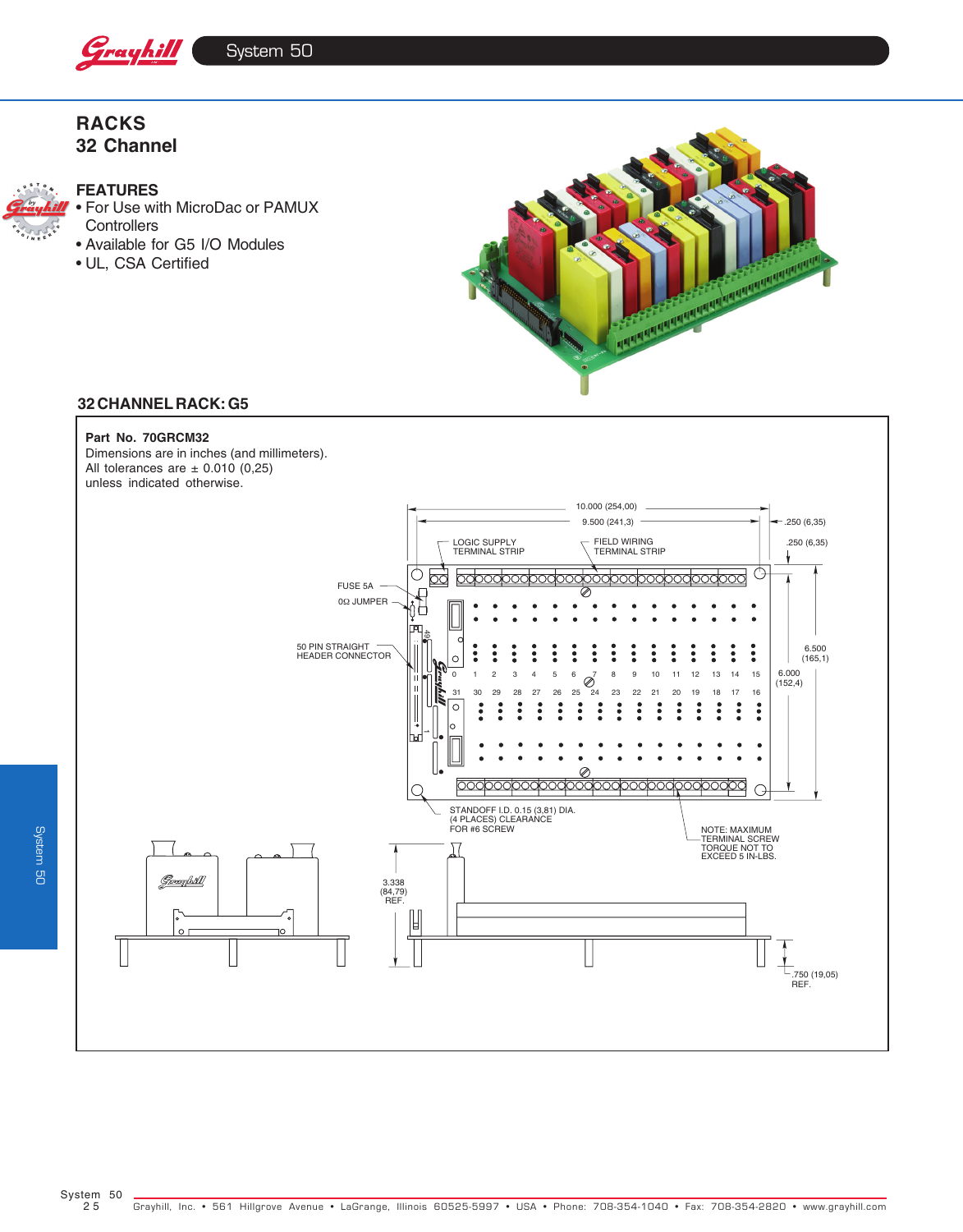System 50

Grayhill

### **SCHEMATIC: Part No. 70GRCM32**



## **ORDERING INFORMATION** (modules ordered separately)

| <b>Part Number</b> | I/O | <b>Description</b>                | <b>CSA</b> | <b>Style</b> |
|--------------------|-----|-----------------------------------|------------|--------------|
| 70GRCM32-HL        | 32  | 50-pin header with ejector levers |            | G5           |

**Available from your local Grayhill Distributor.** For prices and discounts, contact a local Sales Office, an authorized local Distributor, or Grayhill.

System 50  $26$